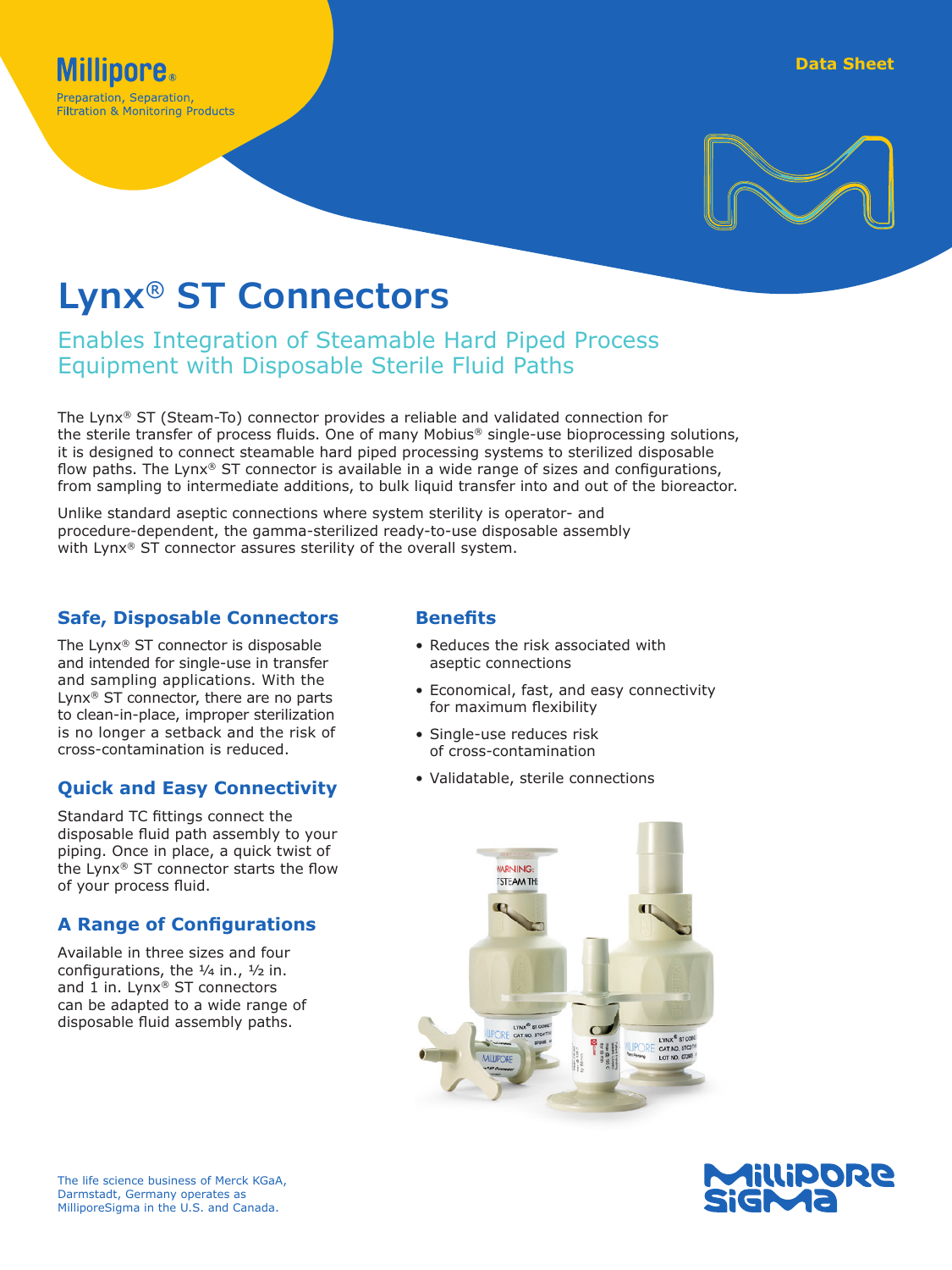## **A Validated Alternative To Aseptic Connections**

Connecting to stainless steel tanks, piping and other fixed process equipment is easy, secure and can be validated. Applications include, but are not limited to:

- Product sampling from tanks or process piping
- Small to large volume fluid transfer or intermediate additions
- Direct connection to high flow fluid filters eliminating the use of expensive stainless steel valves

#### **Robust, Easy-to-Use Design**

Constructed of high temperature-resistant polyetherimide (PEI) and silicone seals, the Lynx<sup>®</sup> ST connector provides the reliability and strength you require. Three silicone seals ensure and maintain the flow path sterility.

The front seal closes the flow path and provides the Steam-To connection to the stainless steel process tank or piping. The middle seal secures the liquid flow path from leaks. The third or rear seal isolates the flow path from outside environmental contamination.

#### **Connect, SIP, Run**

- 1. Remove your sterilized fluid path assembly from the package.
- 2. Using the recommended sanitary flange gasket and sanitary flange clamp, connect the closed Lynx® ST connector and associated disposable assembly to the stainless steel tank or process piping.
- 3. Steam-in-place (SIP) of the stainless steel system. The SIP process also sterilizes the Lynx® ST connector sanitary flange clamp interface, ensuring a sterile connection between the disposable fluid path and the stainless steel system.
- 4. Once the system has been charged with the sterile liquid, open the Lynx<sup>®</sup> ST connector to start the flow of process fluid through the disposable fluid path.
- 5. When the fluid transfer is complete, turn the Lynx® ST cam to the closed position or clamp the tubing off.



**Figure 1.** Lynx<sup>®</sup> ST 1/2 in. connector design features

**Figure 2.** Lynx® ST 1 in. connector design features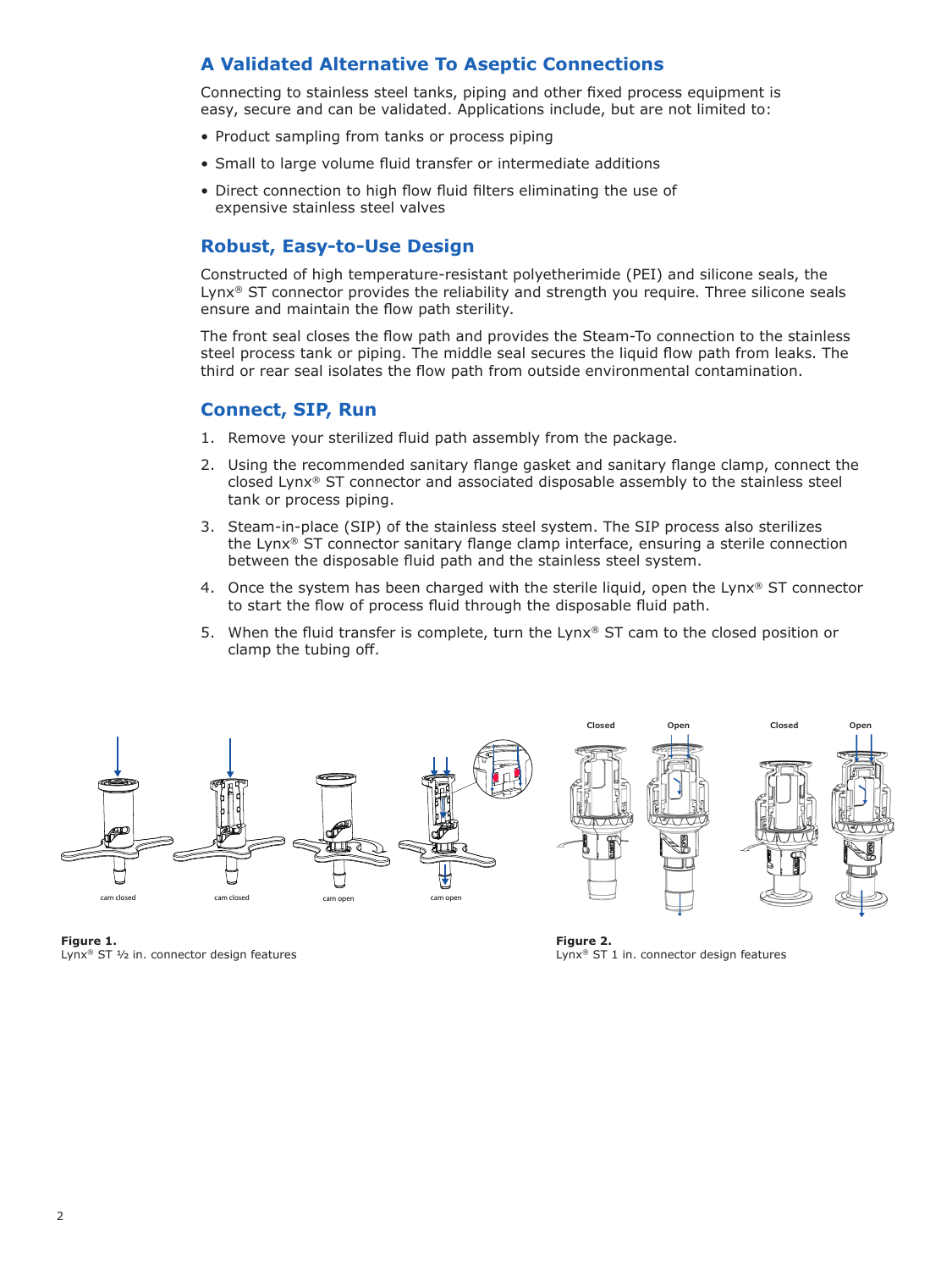## **Applications**

Ideally suited to a broad range of applications including sterile liquid transfer and microbiological sampling, the Lynx<sup>®</sup> ST connector provides the optimum solution for making safe, secure connections from stainless steel to single-use fluid paths.

#### **Sterile Liquid Transfer**

The Lynx® ST connector can be integrated with assemblies that include single-use capsules, tubing, flexible containers, etc. Sterilized by gamma irradiation and ready-to-use, these assemblies are ideal for a wide range of liquid transfer applications and are easily integrated into both the bulk production and final fill process, ensuring the secure transfer of your valuable product.

#### **Sampling**

For large sampling sizes or applications requiring large numbers of samples, such as bioreactor sampling, the Lynx® ST connector can provide an efficient and secure connection that reduces the risk of contamination.



**Sterilized by gamma irradiation**



**Figure 3.**

Process Fluid Transfer Application — Sterile Liquid Transfer with Capsule Filters

#### **Figure 4.**

Sampling Application — Process Sampling with Bioprocess Containers

## **Specifications**

|                                                          |                                                                          | 1/4 in. Lynx <sup>®</sup> ST Connector                       | 1/2 in. Lynx <sup>®</sup> ST Connector                            | 1 in. Lynx <sup>®</sup> ST Connector                                  |
|----------------------------------------------------------|--------------------------------------------------------------------------|--------------------------------------------------------------|-------------------------------------------------------------------|-----------------------------------------------------------------------|
| <b>Typical Flow Rate (bi-directional)</b>                |                                                                          | 2 L/min at 0.1 bar<br>$(0.5$ qpm at $1.5$ psi)               | 8 L/min at 0.10 bar<br>$(2.0$ qpm at $1.5$ psi)                   | 20 L/min at 0.02 bar<br>(5.3 qpm at 0.27 psi)                         |
|                                                          |                                                                          | 4 L/min at 0.4 bar<br>$(1.0$ gpm at 5.7 psi)                 | 23 L/min at 0.6 bar<br>$(6.0$ qpm at 8.5 psi)                     | 120 L/m at 0.52 bar<br>$(32$ gpm at $7.5$ psi)                        |
|                                                          |                                                                          | 7 L/min at 1.3 bar<br>$(1.85$ qpm at $18.3$ psi)             | 38 L/min at 1.8 bar<br>(10 qpm at 26.4 psi)                       | 200 L/min at 1.4 bar<br>(53 qpm at 20.5 psi)                          |
| <b>Maximum Differential</b><br>Pressure (bi-directional) | Before/After<br>Actuation                                                | 35 psid at $4 - 40^{\circ}$ C                                | 35 psid at $4 - 40$ °C                                            | 35 psid at $4 - 40^{\circ}$ C                                         |
|                                                          | During Actuation                                                         | 20 psid at $4 - 40^{\circ}$ C                                | 10 psid at $4 - 40^{\circ}$ C                                     | 20 psid at $4 - 40^{\circ}$ C                                         |
| <b>Sterilization Capability</b>                          | Gamma                                                                    | Up to 50 kGy                                                 | Up to 50 kGy                                                      | Up to 50 kGy                                                          |
|                                                          | Steam-in-Place                                                           | 2X at 135°C for 30 min<br>(in closed position)               | 2X at 135°C for 30 min<br>(in closed position)                    | 2X at 135°C for 30 min<br>(in closed position)                        |
|                                                          | Autoclave                                                                | 60 min at 126°C                                              | 60 min at 126°C                                                   | 45 min at 130°C                                                       |
| <b>Operating Temperature</b>                             | Open                                                                     | $4 - 40^{\circ}C$                                            | $4 - 40^{\circ}$ C                                                | $4 - 40^{\circ}C$                                                     |
| <b>Materials of Construction</b><br>(Flow Path)*         | Molded<br>Components                                                     | Polyetherimide (PEI)                                         | Polyetherimide (PEI)                                              | Polyetherimide (PEI)                                                  |
|                                                          | <b>Seals</b>                                                             | Peroxide Cured Silicone                                      | Peroxide Cured Silicone                                           | Platinum Cured Silicone                                               |
| <b>Dimensions</b>                                        | Envelope                                                                 | 81.3 mm x 40.6 mm x 68.6 mm<br>(3.2 in. x 1.6 in. x 2.7 in.) | 95.3 mm x 50.8 mm x<br>91.4 mm (3.8 in. x 2.0 in.<br>$x$ 3.6 in.) |                                                                       |
|                                                          | 11/2 in. sanitary<br>flange inlet; 1 in.<br>barb outlet                  |                                                              |                                                                   | 15.8 cm $\times$ 6.0 cm<br>$(6.2 \text{ in.} \times 2.4 \text{ in.})$ |
|                                                          | 11/2 in. sanitary<br>flange inlet;<br>11/2 in. sanitary<br>flange outlet |                                                              |                                                                   | 15.5 cm $\times$ 6.0 cm<br>(5.7 in. x 2.4 in.)                        |
| Number of Actuations Post Bacteria Challenge             |                                                                          | Three                                                        | Three                                                             | Three                                                                 |
| Number of Actuations Post Integrity Test                 |                                                                          | Three                                                        | Three                                                             | Five                                                                  |

\*Component materials meet the criteria for the Class VI testing based on USP <88> Biological Reactivity, in vivo.

All component materials meet the FDA Indirect Food Additive requirements cited in 21 CFR 177-182 based on information provided by raw material suppliers.